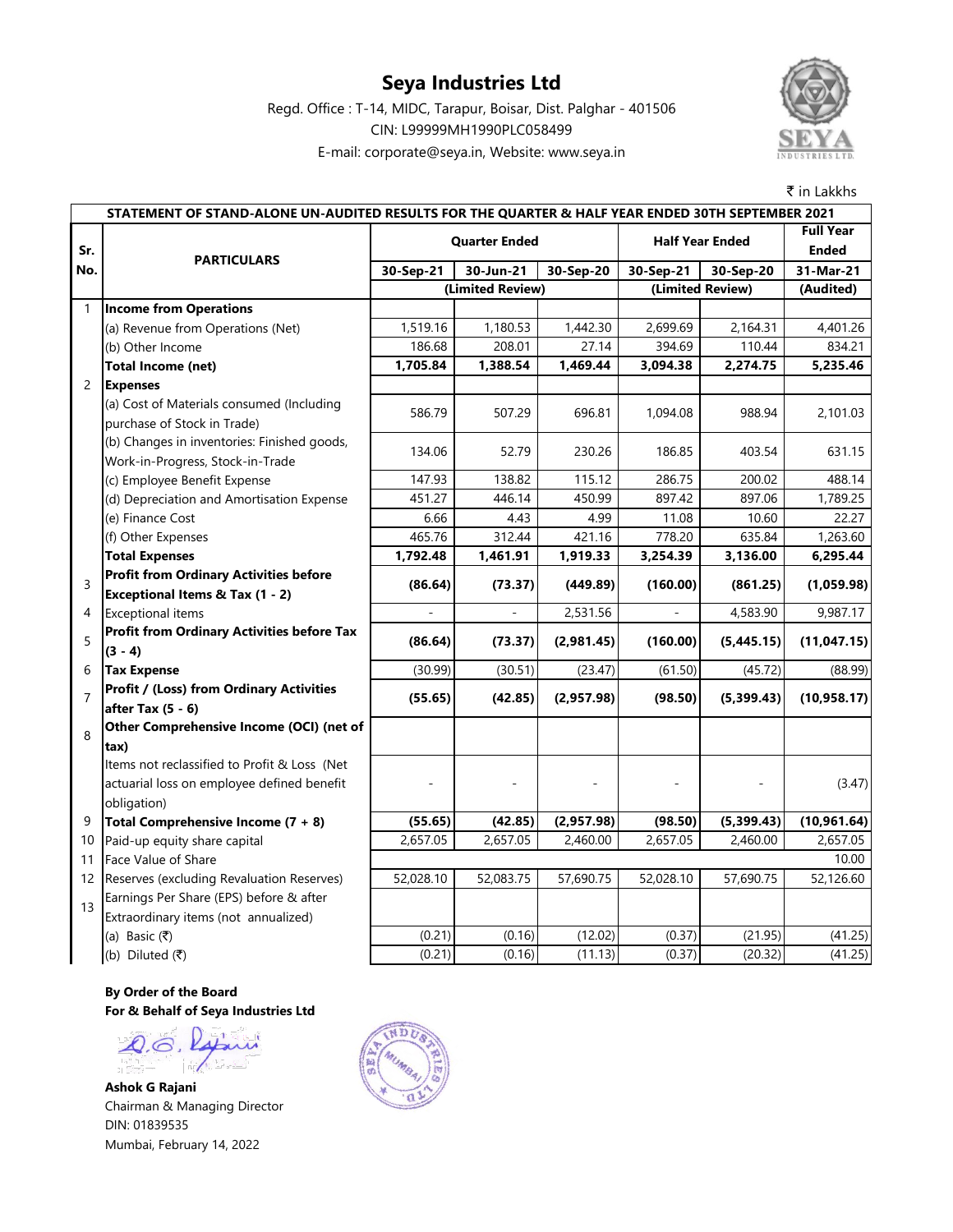#### **Seya Industries Ltd**

Regd. Office : T-14, MIDC, Tarapur, Boisar, Dist. Palghar - 401506 CIN: L99999MH1990PLC058499





#### **Stand alone Un-audited Statement of Assets and Liabilities for the Quarter and half year ended September 30, 2021**

|   |                                                         |             | ₹ in Lakkhs |  |
|---|---------------------------------------------------------|-------------|-------------|--|
|   | <b>PARTICULARS</b>                                      | 30-Sep-21   | 31-Mar-21   |  |
|   |                                                         | (Unaudited) | (Audited)   |  |
| A | <b>ASSETS</b>                                           |             |             |  |
|   | 1 Non Current Assets                                    |             |             |  |
|   | (a) Property, Plant and Equipment                       | 71,429.90   | 72,307.70   |  |
|   | (b) Capital Work in Progress                            | 87,166.78   | 84,914.84   |  |
|   | (c) Financial Assets                                    |             |             |  |
|   | (i) Loans & Advances                                    | 73.11       | 71.11       |  |
|   | (d) Other Non Current Assets                            | 6,281.11    | 6,281.99    |  |
|   | <b>Total Non-current Assets (A)</b>                     | 1,64,950.90 | 1,63,575.65 |  |
|   | 2 Current Assets                                        |             |             |  |
|   | (a) Invetories                                          | 1,889.56    | 1,942.77    |  |
|   | (b) Financial Assets                                    |             |             |  |
|   | (i) Trade Receivables                                   | 390.10      | 1,931.88    |  |
|   | (ii) Cash and Cash Equivalents                          | 114.47      | 121.79      |  |
|   | (iii) Bank Balance other than Cash and Cash Equivalents | 84.01       | 84.01       |  |
|   | (iv) Other Financial Assets                             | 21.09       | 13.67       |  |
|   | (c) Other Current Assets                                | 5,850.76    | 6,071.29    |  |
|   | <b>Total Current Assets (B)</b>                         | 8,349.98    | 10,165.41   |  |
|   | TOTAL ASSETS (A + B)                                    | 1,73,300.88 | 1,73,741.05 |  |
|   | <b>EQUITIES &amp; LIABILITIES</b>                       |             |             |  |
| В | 1 Equity                                                |             |             |  |
|   | (a) Equity Share Capital (Refer Note No. 5)             | 2,657.05    | 2,657.05    |  |
|   | (b) Other Equity                                        | 83,449.10   | 83,547.60   |  |
|   | (c) Share Application Money                             |             |             |  |
|   | <b>TOTAL EQUITY (A)</b>                                 | 86,106.15   | 86,204.66   |  |
|   | 2 Non-Current Liabilities                               |             |             |  |
|   | (a) Financial Liabilities                               |             |             |  |
|   | (i) Borrowings                                          | 69,171.81   | 69,486.25   |  |
|   | (ii) Other Finanical Liabilities                        | 2,306.81    | 2,417.96    |  |
|   | (b) Deferred Tax Liabilities                            | 1,294.11    | 1,355.61    |  |
|   | (b) Provisions                                          | 6,070.41    | 6,070.41    |  |
|   | <b>Total Non Current Liabilities (B)</b>                | 78,843.14   | 79,330.24   |  |
|   | <b>3 Current Liabilities</b>                            |             |             |  |
|   | (a) Financial Liabilities                               |             |             |  |
|   | (i) Borrowings                                          | 7,618.47    | 7,618.47    |  |
|   | (ii) Trade Payables                                     | 286.85      | 192.61      |  |
|   | (iii) Other Finanical Liabilities                       | 284.33      | 231.58      |  |
|   | (b) Other Current Liabilities                           | 84.01       | 84.01       |  |
|   | (c) Provisions                                          | 77.92       | 79.48       |  |
|   | <b>Total Current Liabilities (C)</b>                    | 8,351.59    | 8,206.16    |  |
|   | TOTAL LIABILITIES $(A + B + C)$                         | 1,73,300.88 | 1,73,741.05 |  |
|   |                                                         |             |             |  |

#### **By Order of the Board**

**For & Behalf of Seya Industries Ltd**

Q.G. Rajani

**Ashok G Rajani** Chairman & Managing Director DIN: 01839535 Mumbai, February 14, 2022

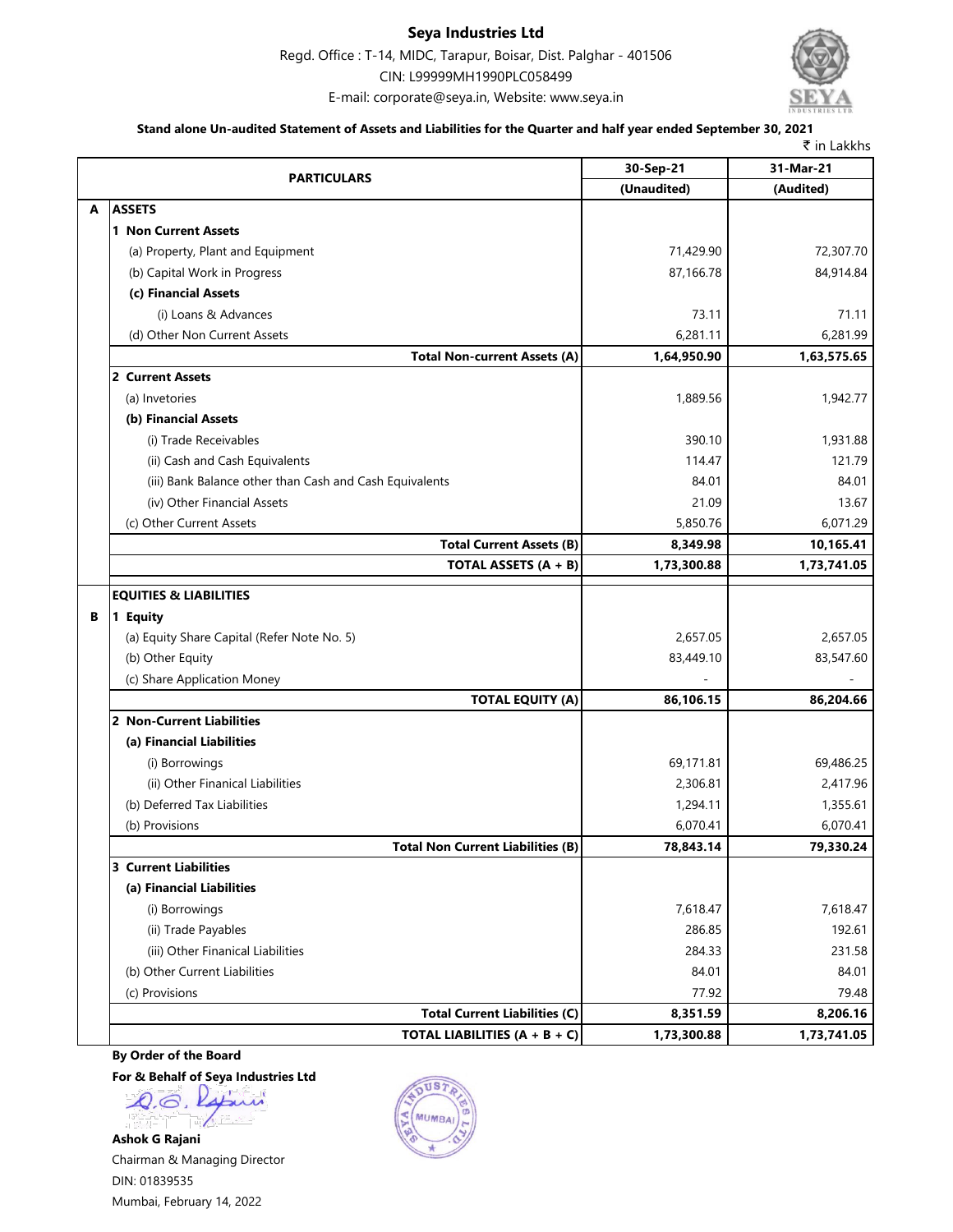### **Seya Industries Ltd**

Regd. Office : T-14, MIDC, Tarapur, Boisar, Dist. Palghar - 401506

CIN: L99999MH1990PLC058499

E-mail: corporate@seya.in, Website: www.seya.in

#### **Un-audited Cash flow statement for the quarter and half year ended September 30, 2021**

₹ in Lakkhs

|    |                                                                       | 30-Sep-21  |            | 30-Sep-20      |            | 31-Mar-21  |              |
|----|-----------------------------------------------------------------------|------------|------------|----------------|------------|------------|--------------|
| A: | <b>CASH FLOW FROM OPERATING ACTIVITIES:</b>                           |            |            |                |            |            |              |
|    | Profit/(Loss) after Tax as per Statement of Profit and Loss           |            | (98.50)    |                | (5,399.43) |            | (10, 961.64) |
|    | <b>Adjustment for</b>                                                 |            |            |                |            |            |              |
|    | Depreciation and Amortisation                                         | 897.42     |            | 897.06         |            | 1,789.25   |              |
|    | <b>Finance Cost</b>                                                   | 11.08      |            | 10.60          |            | 22.27      |              |
|    | Interest Income                                                       | (1.057)    |            | (45.88)        |            | (4.87)     |              |
|    | Other Comprehensive Income/(expense)                                  |            |            |                |            | 3.47       |              |
|    | Other Non-Operating Income                                            | (393.637)  |            | (64.56)        |            | (829.34)   |              |
|    | <b>Exceptional Item</b>                                               |            |            | 4,583.90       |            | 9,987.17   |              |
|    |                                                                       |            | 513.81     |                | 5,381.11   |            | 10,967.95    |
|    | <b>Operating Profit before Working Capital changes</b>                |            | 415.30     |                | (18.312)   |            | 6.32         |
|    | Changes in Working Capital                                            |            |            |                |            |            |              |
|    | Adjustment for (increase)/decrease in operating assets (Incl.         | 1.808.99   |            |                |            |            |              |
|    | Exceptional Item:                                                     |            |            | (408.06)       |            | (927.91)   |              |
|    | Adjustment for increase/(decrease) in operating liabilities:          | 83.93      |            | 112.58         |            | 4,525.72   |              |
|    |                                                                       |            | 1,892.92   |                | (295.47)   |            | 3,597.81     |
|    | <b>Cash Generated from Operations</b>                                 |            | 2,308.22   |                | (313.79)   |            | 3,604.13     |
|    |                                                                       |            |            |                |            |            |              |
|    | Net Cash from / (used in) Operating Activities (A)                    |            | 2,308.22   |                | (313.79)   |            | 3,604.13     |
|    |                                                                       |            |            |                |            |            |              |
| B: | CASH FLOW FROM / (USED IN) INVESTING ACTIVITIES:                      |            |            |                |            |            |              |
|    | Purchases of Property, Plant and Equipments (incl. Capital Advances & |            |            |                |            |            |              |
|    | Work-in-Progress)                                                     | (2,271.55) |            | (878.63)       |            | 92.92      |              |
|    | Other Non-Current Liability                                           | (111.152)  |            | 884.01         |            | 310.70     |              |
|    | Other Non-Current Assets                                              | (2.00)     |            |                |            | (2.60)     |              |
|    | Other Non-Operating Income                                            | 393.637    |            | 64.56          |            | 808.40     |              |
|    | <b>Interest Received</b>                                              | 1.06       |            | 45.88          |            | 4.87       |              |
|    | <b>Other Bank Balances</b>                                            |            |            | 0.02           |            | 0.02       |              |
|    | Net Cash Flow from / (used in) Investing Activities (B)               |            | (1,990.01) |                | 115.85     |            | 1,214.32     |
|    |                                                                       |            |            |                |            |            |              |
| C: | <b>CASH FLOW FROM / (USED IN) FINANCING ACTIVITIES:</b>               |            |            |                |            |            |              |
|    | Proceeds from Long-term Borrowings (Net-off repayment)                | (314.45)   |            | 290.77         |            | (4,734.67) |              |
|    | Proceeds from Short-term Borrowings (Net-off repayment)               |            |            | (90.47)        |            | (93.11)    |              |
|    | <b>Finance Cost</b>                                                   | (11.08)    |            | (10.60)        |            | (22.27)    |              |
|    | Other Comprehensive Income/(expense)                                  |            |            | $\overline{a}$ |            | (3.47)     |              |
|    | Dividend Paid                                                         |            |            |                |            | (0.00)     |              |
|    | Net Cash Flow From / (used in) Financing Activities (C)               |            | (325.53)   |                | 189.70     |            | (4,853.53)   |
|    |                                                                       |            |            |                |            |            |              |
|    | Net Increase / (Decrease) In Cash and Cash Equivalent $(A + B + C)$   |            | (7.32)     |                | (8.23)     |            | (35.08)      |
|    | Cash and Cash Equivalents at the Beginning of the period              |            | 121.79     |                | 156.87     |            | 156.87       |
|    | Cash and Cash Equivalents at the End of the Period                    |            | 114.47     |                | 148.64     |            | 121.79       |

**By Order of the Board For & Behalf of Seya Industries Ltd**

Q.G. Lapini

**Ashok G Rajani** Chairman & Managing Director DIN: 01839535 Mumbai, February 14, 2022

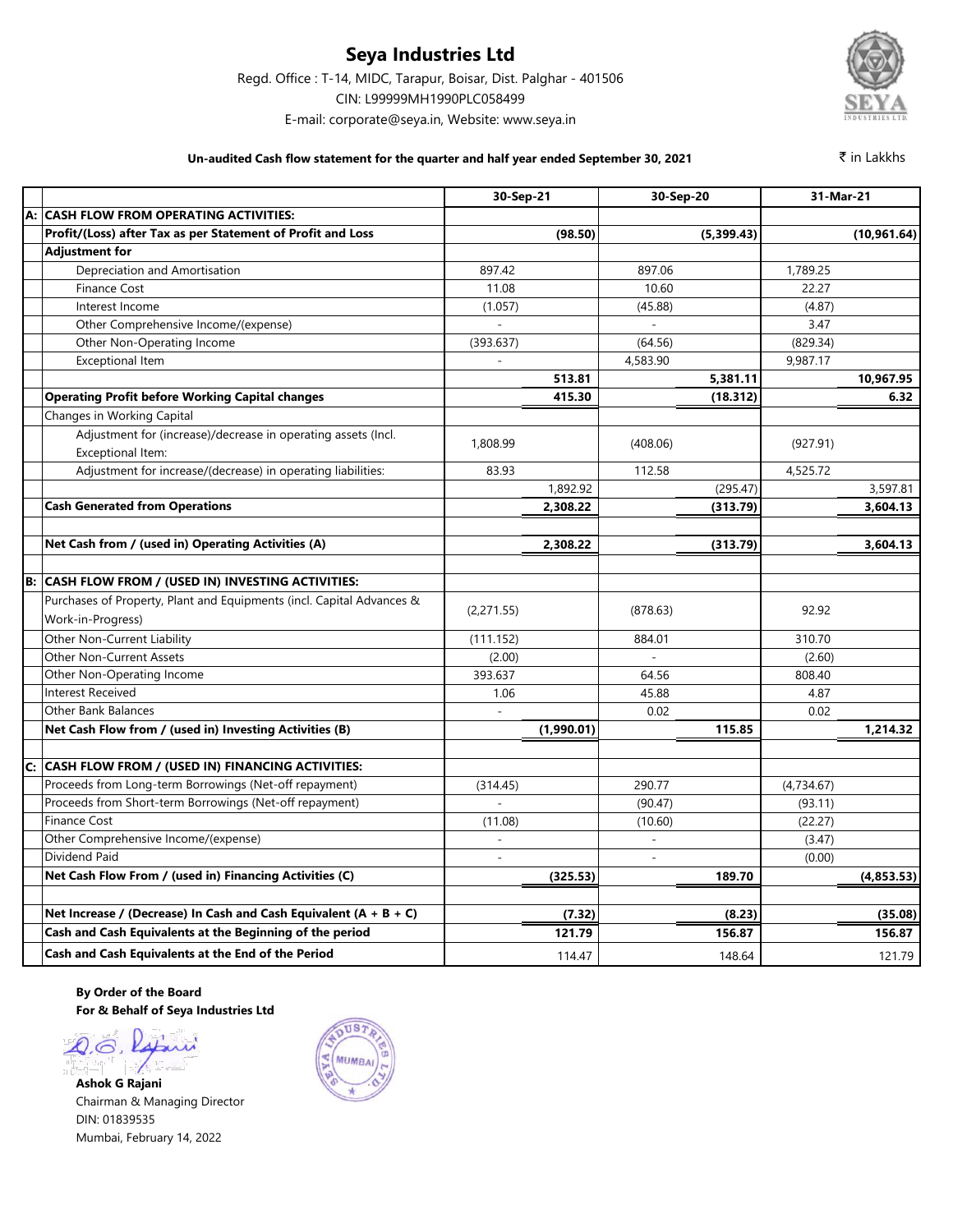#### **SEYA INDUSTRIES LTD Regd. Office:** T-14, MIDC, Tarapur, Boisar, Dist. Palghar - 401506 **CIN:** L99999MH1990PLC058499



#### **Note to the unaudited standalone financial statements for the quarter and half year ended September 30, 2021**

| Pursuant to: (i) Company's Update dated August 13 & August 20, 2021; (ii) Ongoing matters at various Judicial forums(ie.<br>Interim Orders passed by the Hon'ble NCLAT and subsequent directions given by Hon'ble Supreme Court to maintain<br>status quo, in the appeal filed by the Promoter) and (iii) The Directors being in Control as charge has not been taken-over<br>by the Interim Resolution Professional(IRP) appointed by Hon'ble NCLT; the management of the Company, on basis of<br>legal advice, has prepared and is submitting these financial results under obligation of the Company as per requirements<br>of Regulation 33 of the SEBI (Listing Obligations and Disclosure Requirements) Regulations, 2015.<br>The above financial results have been reviewed by the Audit Committee and approved by the Board of Directors in their<br>meeting held on February 14, 2022. The said results have been prepared in accordance with Indian Accounting<br>Standards (Ind AS) prescribed under section 133 of the Companies Act, 2013, read with the relevant rules and provisions<br>of Companies Rules, 2015 and Companies Act, 2013(as amended from time to time). The financial results and other<br>financial information pertaining to each of the quarters have not been audited, but have undergone a limited review, by the<br>statutory auditors, however, the management has exercised necessary due diligence to ensure that the standalone<br>unaudited financial results provide a true and fair view of the Company's affairs.<br>The Company has only one reportable segment namely 'Speciality Chemical Intermediates'.<br>the period under review. However, the Company continued to incur committed expenditure with respect to its Employees,<br>$\overline{4}$<br>business like reduction in unit operating costs and increasing liquidity by making its operations more efficient and nimbler,<br>operations in a phased manner.<br>5<br>in relation to the outcome of the said litigations. |                |                                                  |
|-------------------------------------------------------------------------------------------------------------------------------------------------------------------------------------------------------------------------------------------------------------------------------------------------------------------------------------------------------------------------------------------------------------------------------------------------------------------------------------------------------------------------------------------------------------------------------------------------------------------------------------------------------------------------------------------------------------------------------------------------------------------------------------------------------------------------------------------------------------------------------------------------------------------------------------------------------------------------------------------------------------------------------------------------------------------------------------------------------------------------------------------------------------------------------------------------------------------------------------------------------------------------------------------------------------------------------------------------------------------------------------------------------------------------------------------------------------------------------------------------------------------------------------------------------------------------------------------------------------------------------------------------------------------------------------------------------------------------------------------------------------------------------------------------------------------------------------------------------------------------------------------------------------------------------------------------------------------------------------------------------------------------------------|----------------|--------------------------------------------------|
|                                                                                                                                                                                                                                                                                                                                                                                                                                                                                                                                                                                                                                                                                                                                                                                                                                                                                                                                                                                                                                                                                                                                                                                                                                                                                                                                                                                                                                                                                                                                                                                                                                                                                                                                                                                                                                                                                                                                                                                                                                     |                |                                                  |
|                                                                                                                                                                                                                                                                                                                                                                                                                                                                                                                                                                                                                                                                                                                                                                                                                                                                                                                                                                                                                                                                                                                                                                                                                                                                                                                                                                                                                                                                                                                                                                                                                                                                                                                                                                                                                                                                                                                                                                                                                                     |                |                                                  |
|                                                                                                                                                                                                                                                                                                                                                                                                                                                                                                                                                                                                                                                                                                                                                                                                                                                                                                                                                                                                                                                                                                                                                                                                                                                                                                                                                                                                                                                                                                                                                                                                                                                                                                                                                                                                                                                                                                                                                                                                                                     |                |                                                  |
|                                                                                                                                                                                                                                                                                                                                                                                                                                                                                                                                                                                                                                                                                                                                                                                                                                                                                                                                                                                                                                                                                                                                                                                                                                                                                                                                                                                                                                                                                                                                                                                                                                                                                                                                                                                                                                                                                                                                                                                                                                     |                |                                                  |
|                                                                                                                                                                                                                                                                                                                                                                                                                                                                                                                                                                                                                                                                                                                                                                                                                                                                                                                                                                                                                                                                                                                                                                                                                                                                                                                                                                                                                                                                                                                                                                                                                                                                                                                                                                                                                                                                                                                                                                                                                                     |                |                                                  |
|                                                                                                                                                                                                                                                                                                                                                                                                                                                                                                                                                                                                                                                                                                                                                                                                                                                                                                                                                                                                                                                                                                                                                                                                                                                                                                                                                                                                                                                                                                                                                                                                                                                                                                                                                                                                                                                                                                                                                                                                                                     |                |                                                  |
|                                                                                                                                                                                                                                                                                                                                                                                                                                                                                                                                                                                                                                                                                                                                                                                                                                                                                                                                                                                                                                                                                                                                                                                                                                                                                                                                                                                                                                                                                                                                                                                                                                                                                                                                                                                                                                                                                                                                                                                                                                     |                |                                                  |
|                                                                                                                                                                                                                                                                                                                                                                                                                                                                                                                                                                                                                                                                                                                                                                                                                                                                                                                                                                                                                                                                                                                                                                                                                                                                                                                                                                                                                                                                                                                                                                                                                                                                                                                                                                                                                                                                                                                                                                                                                                     |                |                                                  |
|                                                                                                                                                                                                                                                                                                                                                                                                                                                                                                                                                                                                                                                                                                                                                                                                                                                                                                                                                                                                                                                                                                                                                                                                                                                                                                                                                                                                                                                                                                                                                                                                                                                                                                                                                                                                                                                                                                                                                                                                                                     |                |                                                  |
|                                                                                                                                                                                                                                                                                                                                                                                                                                                                                                                                                                                                                                                                                                                                                                                                                                                                                                                                                                                                                                                                                                                                                                                                                                                                                                                                                                                                                                                                                                                                                                                                                                                                                                                                                                                                                                                                                                                                                                                                                                     | $\overline{2}$ |                                                  |
|                                                                                                                                                                                                                                                                                                                                                                                                                                                                                                                                                                                                                                                                                                                                                                                                                                                                                                                                                                                                                                                                                                                                                                                                                                                                                                                                                                                                                                                                                                                                                                                                                                                                                                                                                                                                                                                                                                                                                                                                                                     |                |                                                  |
| The Operations of the Company were severely impacted materially due to Covid-19 pandemic and its resurgence during                                                                                                                                                                                                                                                                                                                                                                                                                                                                                                                                                                                                                                                                                                                                                                                                                                                                                                                                                                                                                                                                                                                                                                                                                                                                                                                                                                                                                                                                                                                                                                                                                                                                                                                                                                                                                                                                                                                  |                |                                                  |
|                                                                                                                                                                                                                                                                                                                                                                                                                                                                                                                                                                                                                                                                                                                                                                                                                                                                                                                                                                                                                                                                                                                                                                                                                                                                                                                                                                                                                                                                                                                                                                                                                                                                                                                                                                                                                                                                                                                                                                                                                                     |                |                                                  |
|                                                                                                                                                                                                                                                                                                                                                                                                                                                                                                                                                                                                                                                                                                                                                                                                                                                                                                                                                                                                                                                                                                                                                                                                                                                                                                                                                                                                                                                                                                                                                                                                                                                                                                                                                                                                                                                                                                                                                                                                                                     | 3              |                                                  |
| Plant & Other related expenditures. This has significantly impacted Company's profitability. The Management has<br>considered the possible effects resulting from the pandemic situation in relation to the period under review on the carrying<br>amounts of Trade receivables and Inventories. In developing such assumptions and estimates relating to the uncertainties<br>for the period under review in relation to the recoverable amounts of these assets, the management has used internal and<br>external sources of information to the extent determined by it. The Impact of the same may differ from that estimated as at<br>the date of approval of these financial statements due to impact of pandemic and the Management will continue to closely<br>monitor the developments. The Management has taken several actions to mitigate the effect of pandemic on Company's<br>putting on hold discretionary expenses, deferring certain capital expenditures, etc. The Company is also ramping up its<br>Due to ongoing dispute with the certain lenders in relation to their failure to comply with committed lending obligations and<br>outstanding, the Company has not provided for interest costs on certain loans outstanding, amounting to INR 452.95 Lacs<br>in respect of Operating Assets and INR 1316.19 Lacs in respect of Project Assets, for the Quarter ended Sep 30, 2021.<br>The Company continues to believe in the merits of the litigation, however, there continues to remain material uncertainties<br>Prior period figures have been regrouped/rearranged/re-classified wherever considered necessary for comparison                                                                                                                                                                                                                                                                                                                                                                           |                |                                                  |
|                                                                                                                                                                                                                                                                                                                                                                                                                                                                                                                                                                                                                                                                                                                                                                                                                                                                                                                                                                                                                                                                                                                                                                                                                                                                                                                                                                                                                                                                                                                                                                                                                                                                                                                                                                                                                                                                                                                                                                                                                                     |                |                                                  |
|                                                                                                                                                                                                                                                                                                                                                                                                                                                                                                                                                                                                                                                                                                                                                                                                                                                                                                                                                                                                                                                                                                                                                                                                                                                                                                                                                                                                                                                                                                                                                                                                                                                                                                                                                                                                                                                                                                                                                                                                                                     |                |                                                  |
|                                                                                                                                                                                                                                                                                                                                                                                                                                                                                                                                                                                                                                                                                                                                                                                                                                                                                                                                                                                                                                                                                                                                                                                                                                                                                                                                                                                                                                                                                                                                                                                                                                                                                                                                                                                                                                                                                                                                                                                                                                     |                |                                                  |
|                                                                                                                                                                                                                                                                                                                                                                                                                                                                                                                                                                                                                                                                                                                                                                                                                                                                                                                                                                                                                                                                                                                                                                                                                                                                                                                                                                                                                                                                                                                                                                                                                                                                                                                                                                                                                                                                                                                                                                                                                                     |                |                                                  |
|                                                                                                                                                                                                                                                                                                                                                                                                                                                                                                                                                                                                                                                                                                                                                                                                                                                                                                                                                                                                                                                                                                                                                                                                                                                                                                                                                                                                                                                                                                                                                                                                                                                                                                                                                                                                                                                                                                                                                                                                                                     |                |                                                  |
|                                                                                                                                                                                                                                                                                                                                                                                                                                                                                                                                                                                                                                                                                                                                                                                                                                                                                                                                                                                                                                                                                                                                                                                                                                                                                                                                                                                                                                                                                                                                                                                                                                                                                                                                                                                                                                                                                                                                                                                                                                     |                |                                                  |
|                                                                                                                                                                                                                                                                                                                                                                                                                                                                                                                                                                                                                                                                                                                                                                                                                                                                                                                                                                                                                                                                                                                                                                                                                                                                                                                                                                                                                                                                                                                                                                                                                                                                                                                                                                                                                                                                                                                                                                                                                                     |                |                                                  |
|                                                                                                                                                                                                                                                                                                                                                                                                                                                                                                                                                                                                                                                                                                                                                                                                                                                                                                                                                                                                                                                                                                                                                                                                                                                                                                                                                                                                                                                                                                                                                                                                                                                                                                                                                                                                                                                                                                                                                                                                                                     |                |                                                  |
|                                                                                                                                                                                                                                                                                                                                                                                                                                                                                                                                                                                                                                                                                                                                                                                                                                                                                                                                                                                                                                                                                                                                                                                                                                                                                                                                                                                                                                                                                                                                                                                                                                                                                                                                                                                                                                                                                                                                                                                                                                     |                |                                                  |
|                                                                                                                                                                                                                                                                                                                                                                                                                                                                                                                                                                                                                                                                                                                                                                                                                                                                                                                                                                                                                                                                                                                                                                                                                                                                                                                                                                                                                                                                                                                                                                                                                                                                                                                                                                                                                                                                                                                                                                                                                                     |                |                                                  |
|                                                                                                                                                                                                                                                                                                                                                                                                                                                                                                                                                                                                                                                                                                                                                                                                                                                                                                                                                                                                                                                                                                                                                                                                                                                                                                                                                                                                                                                                                                                                                                                                                                                                                                                                                                                                                                                                                                                                                                                                                                     |                |                                                  |
|                                                                                                                                                                                                                                                                                                                                                                                                                                                                                                                                                                                                                                                                                                                                                                                                                                                                                                                                                                                                                                                                                                                                                                                                                                                                                                                                                                                                                                                                                                                                                                                                                                                                                                                                                                                                                                                                                                                                                                                                                                     |                |                                                  |
|                                                                                                                                                                                                                                                                                                                                                                                                                                                                                                                                                                                                                                                                                                                                                                                                                                                                                                                                                                                                                                                                                                                                                                                                                                                                                                                                                                                                                                                                                                                                                                                                                                                                                                                                                                                                                                                                                                                                                                                                                                     |                |                                                  |
|                                                                                                                                                                                                                                                                                                                                                                                                                                                                                                                                                                                                                                                                                                                                                                                                                                                                                                                                                                                                                                                                                                                                                                                                                                                                                                                                                                                                                                                                                                                                                                                                                                                                                                                                                                                                                                                                                                                                                                                                                                     |                |                                                  |
|                                                                                                                                                                                                                                                                                                                                                                                                                                                                                                                                                                                                                                                                                                                                                                                                                                                                                                                                                                                                                                                                                                                                                                                                                                                                                                                                                                                                                                                                                                                                                                                                                                                                                                                                                                                                                                                                                                                                                                                                                                     |                |                                                  |
|                                                                                                                                                                                                                                                                                                                                                                                                                                                                                                                                                                                                                                                                                                                                                                                                                                                                                                                                                                                                                                                                                                                                                                                                                                                                                                                                                                                                                                                                                                                                                                                                                                                                                                                                                                                                                                                                                                                                                                                                                                     |                |                                                  |
|                                                                                                                                                                                                                                                                                                                                                                                                                                                                                                                                                                                                                                                                                                                                                                                                                                                                                                                                                                                                                                                                                                                                                                                                                                                                                                                                                                                                                                                                                                                                                                                                                                                                                                                                                                                                                                                                                                                                                                                                                                     | 6              | purpose and as per present period classification |



**For and on behalf of the Board,**

Q.G. Rajani

**Chairman and Managing Director** Mumbai, February 14, 2022 **Mr. Ashok G. Rajani** [DIN: 01839535]